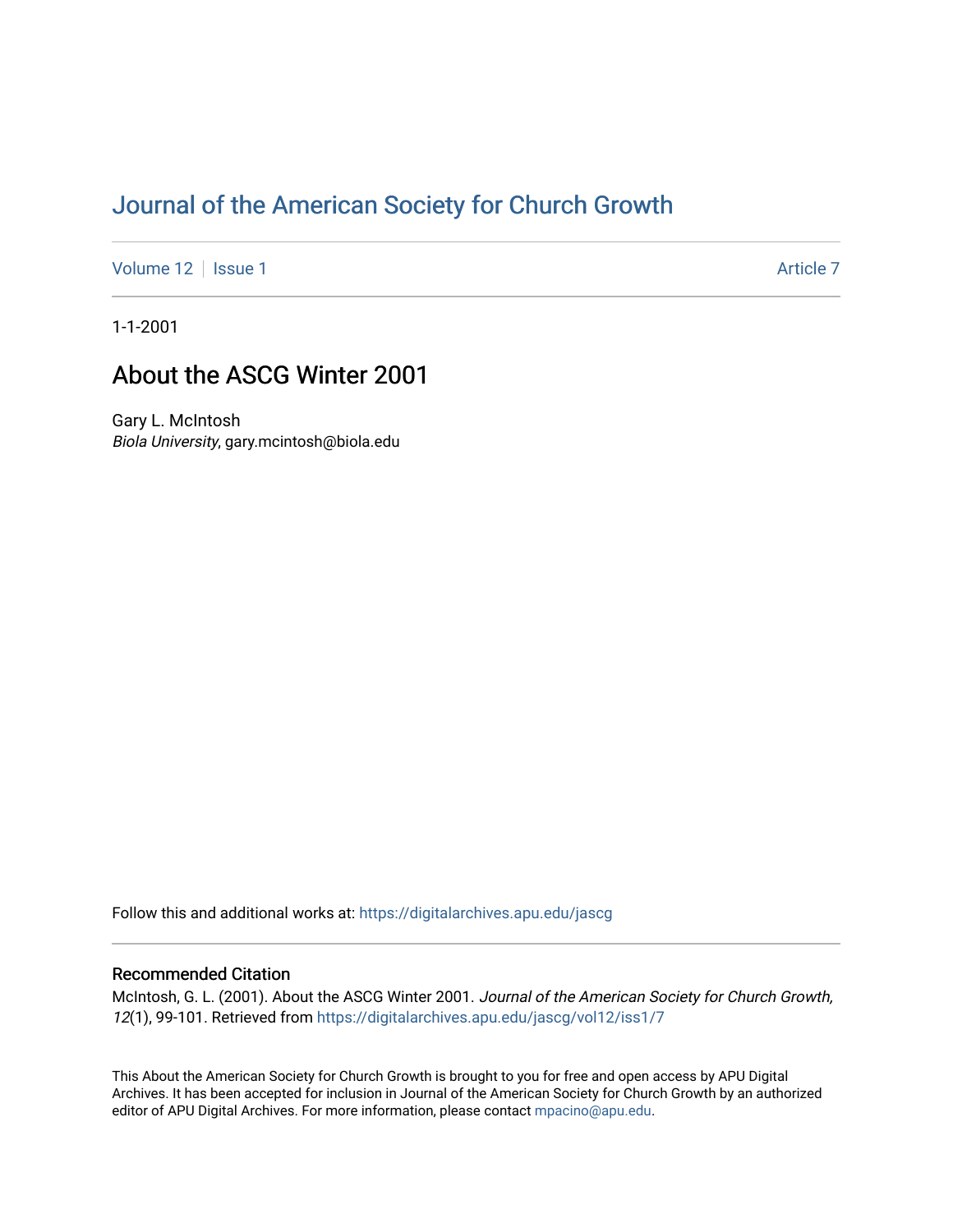### Information for Subscribers and Writers

Copyright : Copyrights on articles are held by the writers. Requests for permission to reproduce material from the journal, except for brief quotations in scholarly reviews and publications, should be directed to the writers.

Subscription Rates: The subscription rate is \$24 per year for three issues. Canada and foreign subscriptions are an additional \$5 for each year. Individual copies are \$10 each. All prices are US Funds. Subscriptions, renewals, orders, and change-of-address notifications should be sent to: Dr. G.L. McIntosh, ASCG Journal, 13800 Biola Ave, La Mirada, CA 90639 USA. Copies are distributed free of charge to all paid-up members of the American Society for Church Growth and to supporting institutions.

Sponsoring Institutions: Talbot School of Theology (La Mirada, CA), 21st Century Strategies (Port Arkansas, TX), Leadership Network (Dallas, TX), The McIntosh Church Growth Network (Temecula, CA), The Church of the Nazarene (Kansas City, MO), and The Pentecostal Holiness Church (Oklahoma City, OK). [Sponsoring institutions assist in the publication of the ASCG Journal by contributing a minimum of \$100 per year. Two copies are sent to the sponsoring institution for the library or designated individual.]

Submission of Articles: The Journal of the American Society for Church Growth welcomes articles of high standards of original scholarship and of general interest dealing with all aspects of Church Growth. Reasoned responses to past articles will be considered, as well as book reviews.

- Send two copies (typewritten and double-spaced) to Dr. Gary L. McIntosh, Editor, Talbot School of Theology, 13800 Biola Ave., La Mirada, CA 90639. One of the two copies should delete the author's name on the title page, etc. for purposes of blind review. In addition, please include a copy of the article on computer disc if at all possible.
- Follow the guidelines for style found in The Chicago Manual of Style or K.L Turabian's Manual for Writers.
- Include an abstract of no more than 150 words on a separate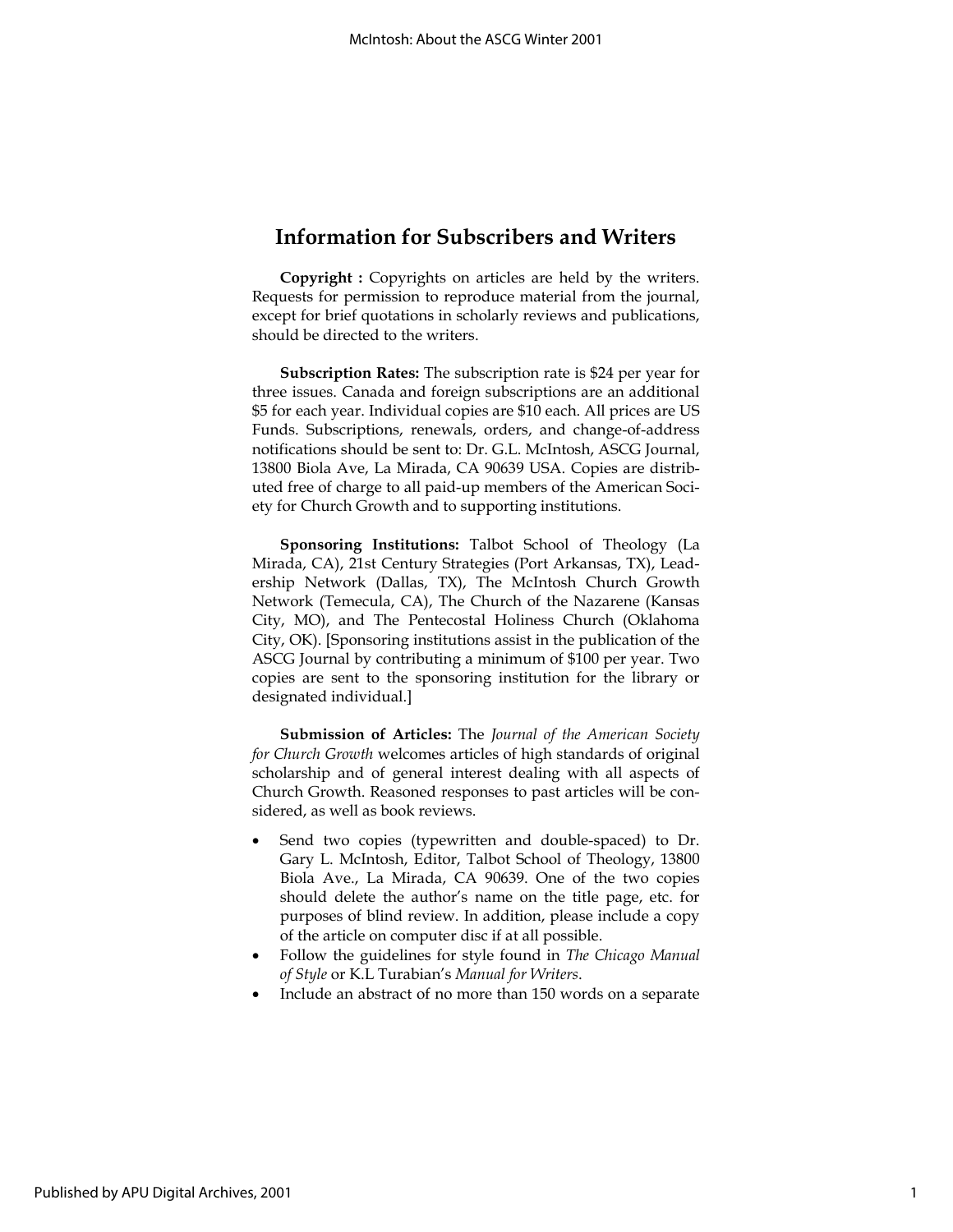100

sheet of paper.

- Limit articles to 15 double-spaced pages, excluding tables, figures, and references. Book reviews should be 3 to 4 pages and responses 7 to 10 pages in length.
- Include the following current vita information for each writer: address, title, degree(s), and institution(s) where earned, and specialization(s).

All manuscripts will be acknowledged promptly and processed as quickly as possible. The review process generally takes two months. Appearance of accepted articles in print is approximately six months or as forthcoming article backlog allows. Contributors receive five complimentary copies of the issue in which their article appears. Correspondence with the editor may also be by phone (562) 903-6000 X5559, fax (909) 506-3086 or email: gary\_mcintosh@peter.biola.edu

### The Donald A. McGavran Award

Once each year the American Society for Church Growth presents the Donald A. McGavran Award to an individual who has made a significant contribution to the Church Growth Movement in the United States.

The award recipients to date are:

| Win Arn                | 1989 |
|------------------------|------|
| C. Peter Wagner        | 1990 |
| Carl F. George         | 1991 |
| Wilbert S. McKinnley   | 1992 |
| Robert Logan           | 1993 |
| <b>Bill Sullivan</b>   | 1994 |
| Elmer Towns            | 1994 |
| Flavil R. Yeakley, Jr. | 1995 |
| George G. Hunter, III  | 1996 |
| Eddie Gibbs            | 1997 |
| Gary L. McIntosh       | 1998 |
| Kent R. Hunter         | 1999 |
| R. Daniel Reeves       | 2000 |
|                        |      |